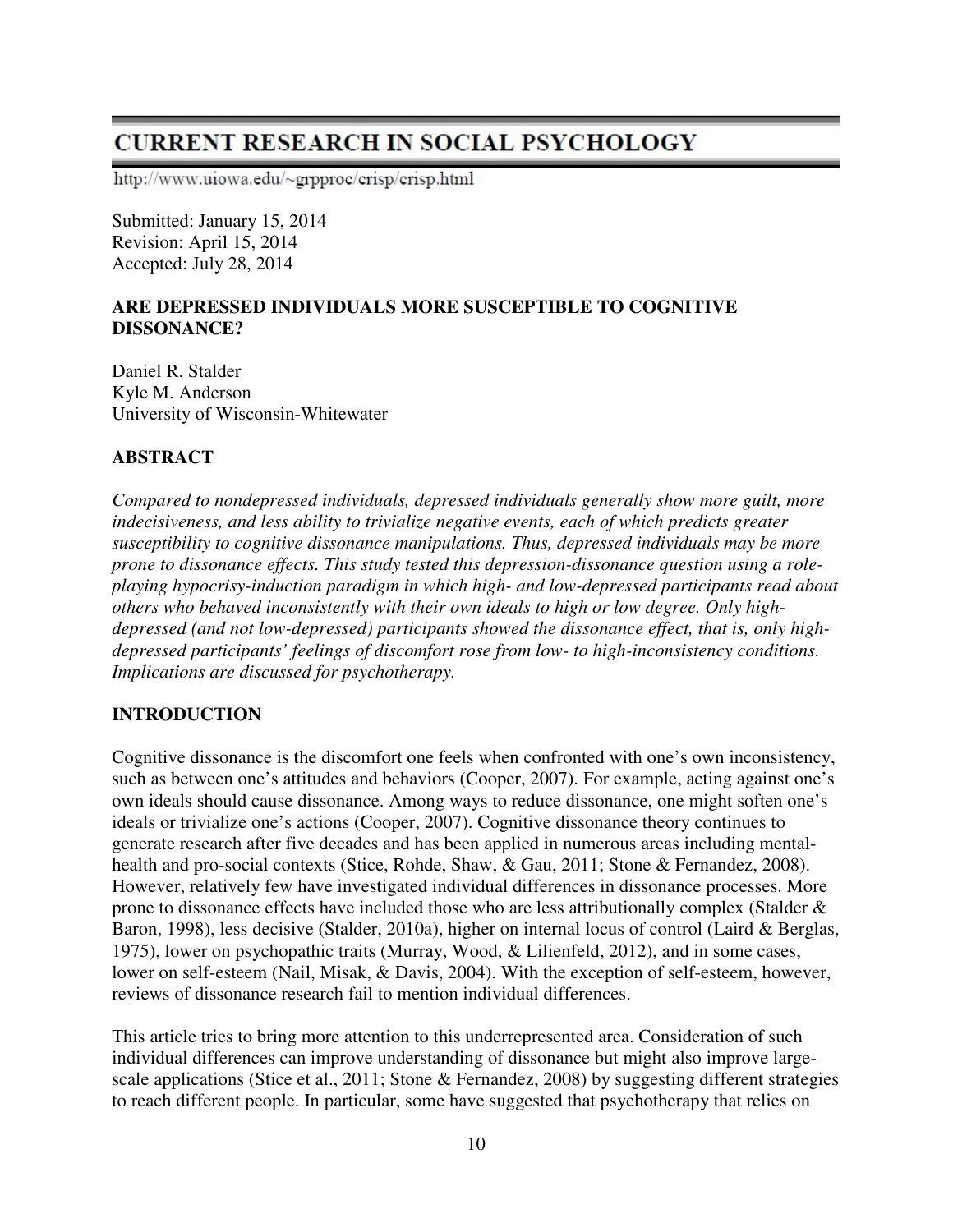dissonance processes might be less effective for individuals who have certain dispositions and do not exhibit standard dissonance effects (Murray et al., 2012).

#### **Depression and Dissonance**

Compared to nondepressed individuals, depressed individuals generally experience greater negative affect (Beck & Alford, 2009), and dissonance is essentially a negative affective response to an aversive event. So it seems reasonable to predict that depressed individuals will be more prone to dissonance effects. More specifically, depressed individuals are more likely to feel threats to ego (Beck & Alford, 2009) which for many dissonance theorists are central to the experience of dissonance (Cooper, 2007). Similarly, depressed individuals are more prone to feel guilt (Kim, Thibodeau, & Jorgensen, 2011), which mimics dissonance in several respects, particularly in that both guilt and dissonance involve feelings of personal responsibility for negative behavior (Stice, 1992).

Depressed individuals are also more likely to feel indecisive (Beck & Alford, 2009), and indecisiveness predicts greater dissonance-induced attitude change (Stalder, 2010a). Moreover, in describing the depression-indecisiveness link, Beck and Alford (2009) noted that depressed individuals anticipate greater post-decisional regret which is a classic indicator of dissonance (Cooper, 2007).

Another connection between depression and dissonance theory involves trivialization. Trivialization is a primary mode of dissonance reduction (Cooper, 2007). Upon feeling dissonance, if one can downplay the importance of a dissonant element, then the dissonance should reduce. However, depressed individuals seem less able to trivialize, in that they tend to perceive greater importance in negative events (Peeters, Nicolson, Berkhof, Delespaul, & deVries, 2003). With less access to this mode of dissonance reduction, depressed individuals would generally be more susceptible to dissonance effects.

In sum, depressed individuals tend to show more guilt, more indecisiveness, and less ability to trivialize negative events, each of which is predictive of elevated feelings of dissonance. Thus, depressed individuals are likely to show a stronger emotional reaction to a dissonance manipulation.

The primary counterpoint to this position is that, compared to nondepressed individuals, depressed individuals typically show *weaker* emotional reactions to certain aversive stimuli (Bylsma, Morris, & Rottenberg, 2008), a phenomenon labeled *emotion context insensitivity* (ECI). However, these stimuli thus far have been limited to sad films and unpleasant pictures, neither of which involves the ego threat typically elicited in dissonance manipulations. Moreover, the emotions measured thus far have been limited to sadness and general unpleasantness, which Kim et al. (2011) labeled "basic" emotions and distinguished from "selfconscious" emotions such as guilt (p. 69). Rottenberg (2005) has suggested that "other negative emotions...should be examined with equal care" (p. 170). The present study examined cognitive dissonance.

# **The Present Study**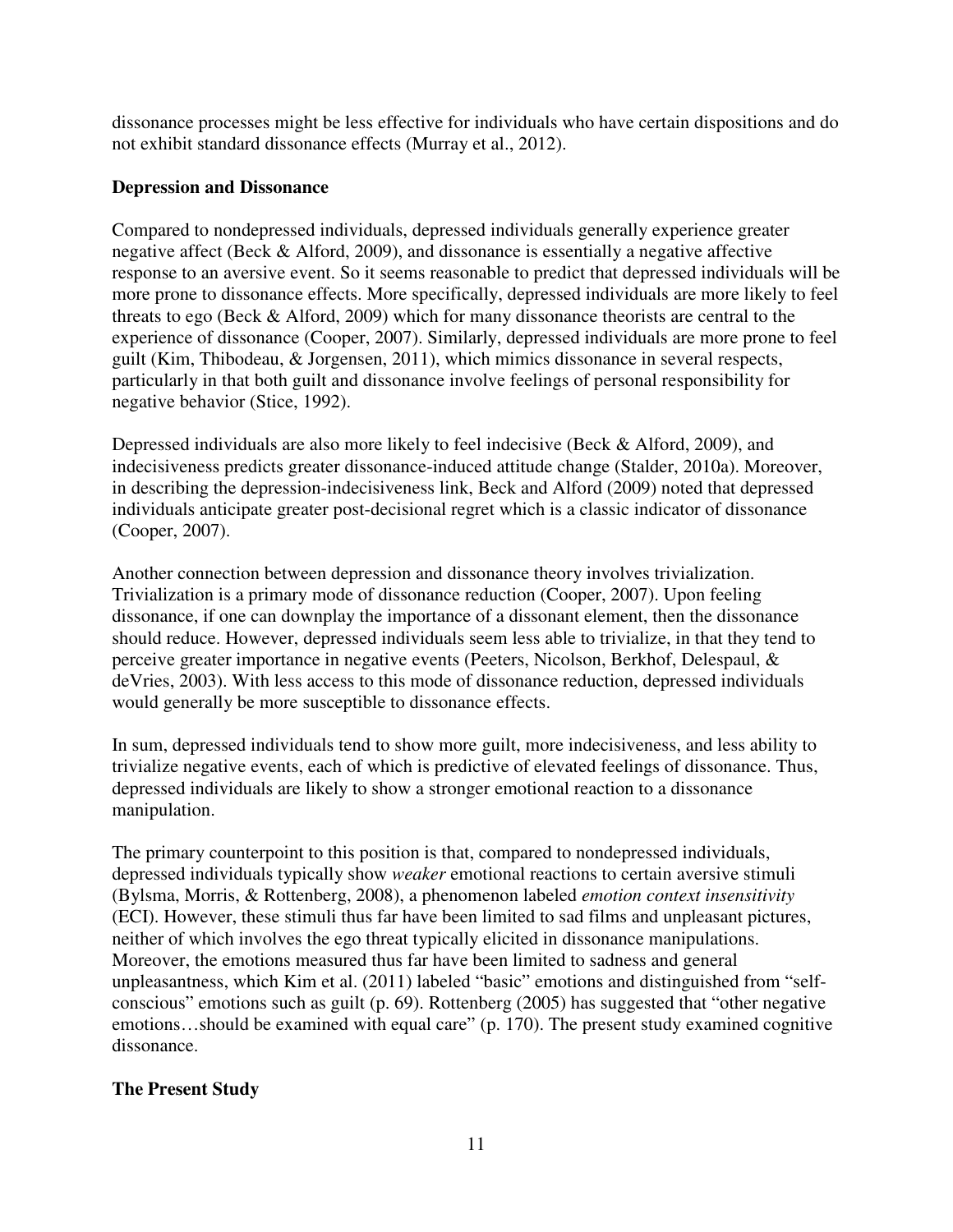We compared those who scored lower versus higher on a depression measure in a role-playing hypocrisy-induction paradigm using a measure of dissonance or discomfort. Other dissonance researchers have used a similar paradigm (e.g., Nail et al., 2004; Stalder, 2010b), and many have so dichotomized depression scores (e.g., Vickers et al., 2003). First, we investigated whether high-depressed participants would show a stronger dissonance effect than low-depressed participants. Second, because depressed individuals are less likely to trivialize negative events (Peeters et al., 2003), we investigated whether high-depressed participants trivialized less than low-depressed participants in this paradigm. Third, because trivialization is a mode of dissonance reduction (Cooper, 2007), we investigated whether less trivialization among high-depressed participants might contribute to a positive depression-dissonance relation (by checking whether the depression-dissonance relation reduces after covarying trivialization).

#### **METHOD**

#### **Participants**

Undergraduates (34 men, 83 women; age *M* = 21.77, *SD* = 4.62) participated for extra credit in social psychology and statistics courses at a Midwestern United States university.

#### **Materials and Procedure**

Participants completed the Center for Epidemiological Studies Depression Scale (CES-D; Radloff, 1977; 20 items; alpha = .90) and the Basic Empathy Inventory (Jolliffe & Farrington, 2006; 20 items; alpha = .85). On the CES-D, with a possible range from 1.00 (lowest frequency of symptoms) to 5.00 (highest frequency), based on the mean response among 20 items, scores ranged from 1.10 to 3.75,  $M = 2.15$ ,  $SD = 0.62$ ,  $Mdn = 1.99$ , similar to other college-student samples (e.g., Vickers et al., 2003). We told participants that they would read stories "of someone else's experience" and "try to imagine how [they] would feel in this person's place." Prior to reading the stories, participants rated the importance of the focal behavior from each storyline (1 = *not at all*, 9 = *very important*): "conserving water during drought conditions" and "practicing safe sex to avoid risks like AIDS." Both topics are commonly used in hypocrisyinduction research (Stone & Fernandez, 2008). Acknowledging the importance of each behavior should increase the likelihood of feeling dissonance regarding each behavior (Cooper, 2007) and constitutes the first step in hypocrisy induction (Stone & Fernandez, 2008).

#### *Independent Variables*

Based on random assignment, participants then read stories of similar-age actors who either wasted water during a drought or had unsafe sex (each 250-300 words; modeled from Stalder, 2010b). We labeled this first independent variable "story." In the drought story, the actor wasted "hundreds of gallons of water" in a "western part" of the United States during a "mild drought" after being "distracted by a cell phone call." In the unsafe-sex story, the actor was home with a significant other, and the parents were out. "Things happened kind of fast," and the young couple "had sex without any protection."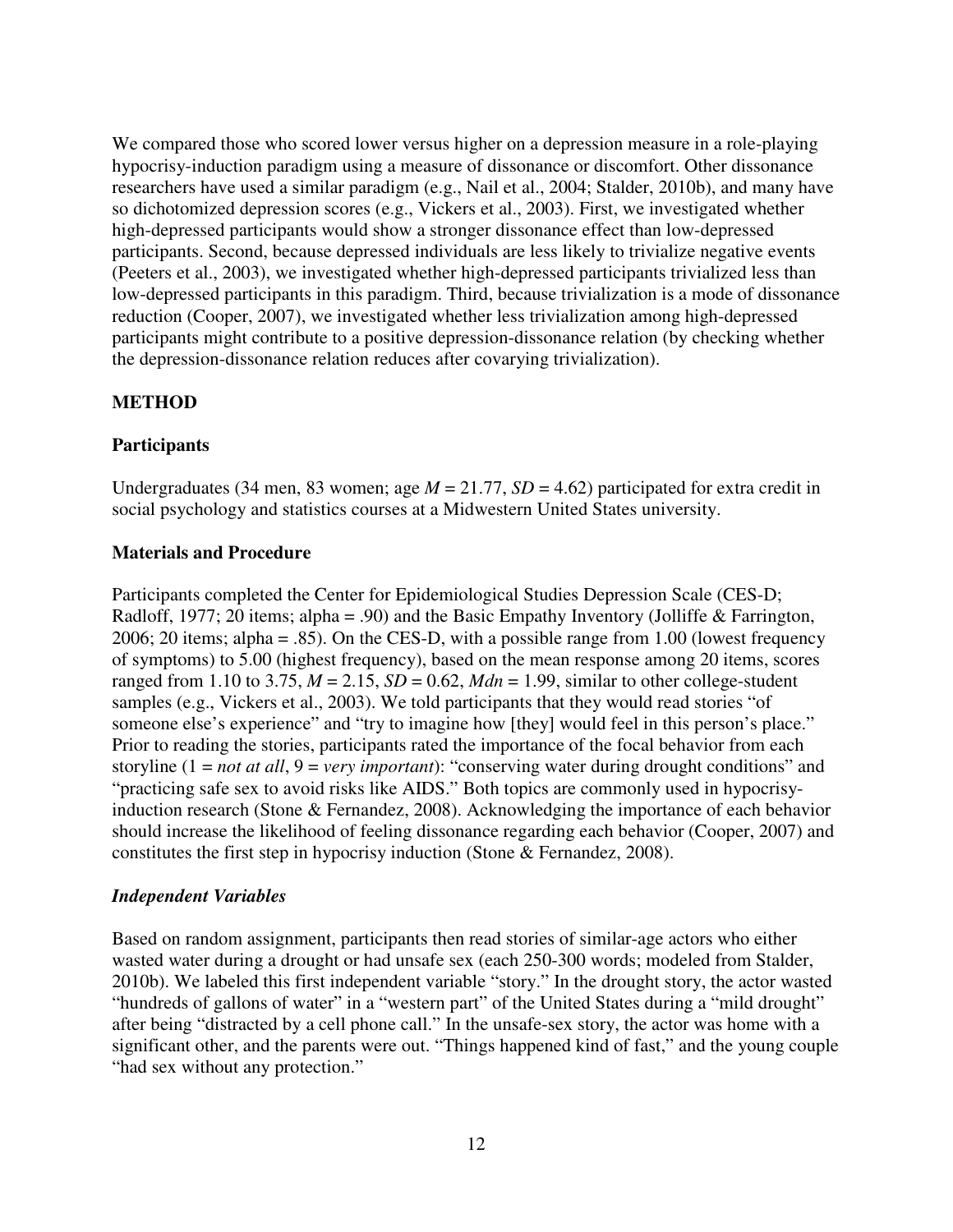Based on random assignment, participants read that the actor held ideals that were either highly inconsistent or not clearly inconsistent with the mistake. We labeled this second independent variable "inconsistency." For example, in the unsafe-sex story, under high inconsistency, participants read that "you had paid careful attention" in sex education classes, "you knew the risks associated with unprotected sex and never planned on taking any chances," and "when the time came, you would use protection." The corresponding sections under low inconsistency stated that "you had not really paid all that much attention" in sex education classes, "you knew the supposed risks associated with unprotected sex but didn't feel especially concerned," and "when the time came, if the moment was right, protection would not be the first thing on your mind."

#### *Checks on Materials and Manipulations*

Participants completed three items to check that participants perceived the materials or manipulations as intended (1 = *not at all*, 9 = *a great degree*). Participants rated the degree to which (a) "the story was realistic" or "could really have happened in this way"; (b) they were "able to take the perspective of the actor in the story (whether or not [the participant] agreed with the actor's views or behaviors)"; and (c) they noticed an "inconsistency between how the actor felt…and how the actor behaved."

#### *Dependent Measures*

The dependent measure of discomfort averaged six items (1 = *not at all*, 9 = *a great degree*) asking to what degree participants felt "regretful," "stupid," "hypocritical," "guilty," "ashamed," and "fine" (reverse-scored) had they committed the same mistake as the actor in the story (alpha = .93) (higher scores represent greater discomfort). A rise in discomfort scores from low- to high-inconsistency conditions constituted the dissonance effect. The dependent measure of trivialization averaged four items using the same nine-point scale asking to what degree participants felt that (a) the mistake was a "big deal," (b) the mistake was a "significant setback," (c) it was "important" to avoid the mistake, and (d) the consequences of the mistake were "serious" (alpha = .79) (we reverse-scored all items so that higher scores represent greater trivialization). (See Appendix A.)

# **Design**

Researchers typically administer the CES-D using a 0-to-3-point scale, so that the 20 items yield a possible overall range from 0 to 60, in which researchers label participants who score  $\geq 16$  as "depressed" and < 16 as "nondepressed" (e.g., Vickers et al., 2003). To create comparison groups of similar sizes, we divided participants into low- and high-depressed groups based on the median of 1.99 (from the possible range of 1.00 to 5.00). This score closely approximated the traditional cutoff of 16 (1.99 on the 1-to-5-point scale corresponds to 14.85 in traditional scoring). Thus, we conducted  $2 \times 2 \times 2$  (Story x Inconsistency x Depression) analyses of variance (ANOVAs) using the discomfort and trivialization dependent measures.

Because of the perspective-taking nature of the task, we entered empathy as a covariate in all ANOVAs, to try to rule out a role for empathy in results. Also, we ran relevant analyses a second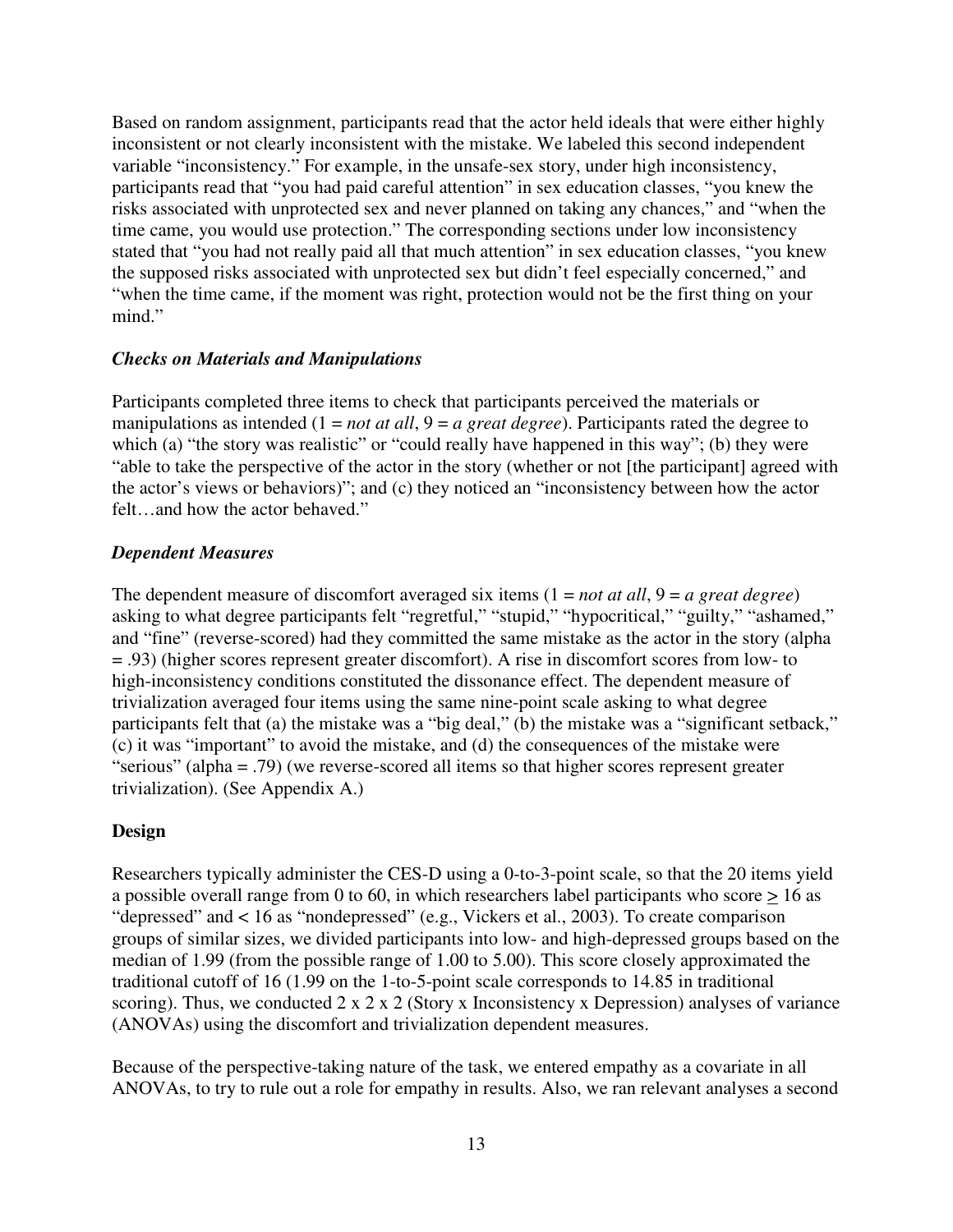time using the discomfort measure while entering trivialization as a second covariate to check if trivialization played a role in the discomfort results.

# **RESULTS**

# **Checks on Materials and Manipulations**

In both stories (about drought and unsafe sex), participants rated each behavior as very important (*M*s >= 7.28), rated the story as realistic (*M*s >= 6.63), and reported being able to take the perspective of the actor ( $Ms \ge 6.57$ ). All means significantly exceeded the scale midpoint (5.00), *p*s < .001. In the unsafe-sex story, participants rated the ideals of the actor in the highinconsistency condition as significantly more inconsistent with behavior  $(M = 7.14, SD = 1.48)$ than the ideals of the actor in the low-inconsistency condition  $(M = 4.64, SD = 2.38)$ ,  $t(55) =$ 4.78, *p* < .001. The drought story, however, yielded no significant difference (*M*s = 4.71 and 4.41, respectively),  $t < 1$ .

# **Main Analyses**

Using the discomfort dependent measure, the 2 x 2 x 2 (Story x Inconsistency x Depression) ANOVA yielded a significant three-way interaction,  $F(1, 108) = 6.16$ ,  $p < .02$ , partial etasquared  $= .05$ . Using the drought story, the 2 x 2 (Inconsistency x Depression) ANOVA yielded no significant effects (*p*s > .15). Using the unsafe-sex story yielded a marginal main effect of inconsistency, indicating the expected dissonance effect,  $F(1, 108) = 3.46$ ,  $p < .07$ , partial etasquared = .03. Discomfort under high inconsistency ( $M = 7.43$ ,  $SD = 1.99$ ) exceeded that under low inconsistency  $(M = 6.33, SD = 2.20)$ . We also found a significant main effect of depression,  $F(1, 108) = 17.93$ ,  $p < .001$ , partial eta-squared = .14, in which high-depressed participants felt less discomfort overall (*M* = 5.95, *SD* = 2.52) compared to low-depressed participants (*M* = 7.79,  $SD = 1.18$ ). We also found a significant inconsistency x depression interaction,  $F(1, 108) = 5.91$ ,  $p < .02$ , partial eta-squared = .05. For high-depressed participants, discomfort scores significantly rose from low to high inconsistency,  $F(1, 108) = 9.77$ ,  $p < .01$ , partial eta-squared = .08, but not for low-depressed participants  $(F < 1)$  (see Table 1).

**Table 1.** Mean Discomfort and Trivialization Scores (and Standard Deviations) as a Function of Depression and Inconsistency Level in the Unsafe-Sex Story

|               | Depression |                |            |                |  |  |  |  |  |
|---------------|------------|----------------|------------|----------------|--|--|--|--|--|
|               | level      |                |            |                |  |  |  |  |  |
|               | Low        |                | High       |                |  |  |  |  |  |
| Inconsistency |            |                |            |                |  |  |  |  |  |
| level         | Discomfort | Trivialization | Discomfort | Trivialization |  |  |  |  |  |
| Low           | 7.62(0.87) | 2.66(0.90)     | 5.04(2.39) | 3.79(1.64)     |  |  |  |  |  |
| High          | 7.94(1.42) | 3.07(1.41)     | 6.87(2.39) | 3.23(1.24)     |  |  |  |  |  |

Using the trivialization dependent measure, the  $2 \times 2 \times 2$  (Story x Inconsistency x Depression) ANOVA vielded only a main effect of story,  $F(1, 107) = 45.54$ ,  $p < .001$ , partial eta-squared = .30, in which participants trivialized the wasting of water more than unsafe sex (we excluded one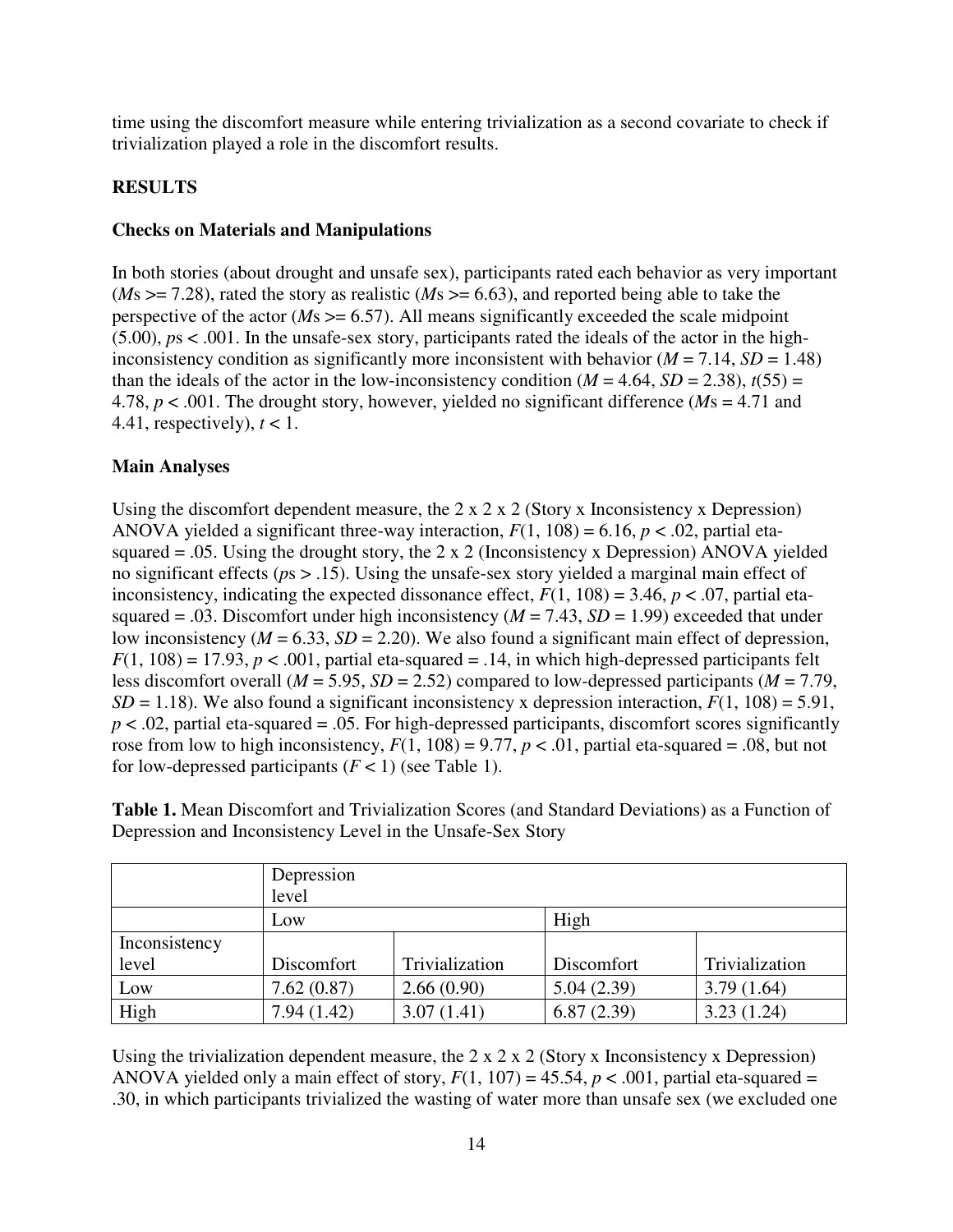participant for failing to complete one trivialization item). However, because of the failure of the inconsistency manipulation in the drought story, we conducted a planned 2 x 2 (Inconsistency x Depression) ANOVA for each story. Using the drought story yielded no significant effects (*p*s > .15). Using the unsafe-sex story yielded no main effect of inconsistency  $(F < 1)$  but a marginal main effect of depression,  $F(1, 51) = 3.81$ ,  $p < .06$ , partial eta-squared = .07. High-depressed participants ( $M = 3.50$ ,  $SD = 1.45$ ) trivialized more than low-depressed participants ( $M = 2.87$ ,  $SD = 1.19$ ). We also found a marginally significant inconsistency x depression interaction,  $F(1, 1)$  $51$ ) = 3.00,  $p = .090$ , partial eta-squared = .06. For high-depressed participants, trivialization scores decreased from low to high inconsistency, whereas for low-depressed participants, trivialization scores increased (see Table 1). However, these simple effects of inconsistency did not reach significance (*p*s > .15). Analyzed another way, the simple effect of depression reached marginal significance under low inconsistency,  $F(1, 51) = 3.38$ ,  $p < .07$ , partial eta-squared = .06, but not under high inconsistency  $(F < 1)$ . In other words, only under low (and not high) inconsistency did high-depressed participants trivialize more than low-depressed participants (see Table 1).

#### **Using Trivialization as a Covariate**

Rerunning the 2 x 2 (Inconsistency x Depression) ANOVA using the discomfort measure in the unsafe-sex condition and entering trivialization (as well as the aforementioned empathy) as a covariate removed the previously significant inconsistency x depression interaction (*p* > .25). Other findings did not change.

#### **Supplementary Analyses**

In general, dissonance between one's ideal and behavior should be greater as the importance of the ideal or behavior rises (Cooper, 2007). Thus, the more importance participants placed on safe sex, the more discomfort participants should feel when reading about unsafe sex, especially under high inconsistency. Consistent with this reasoning, perceived importance correlated positively with discomfort under low inconsistency with marginal significance,  $r = .33$ ,  $p < .09$ , but with conventional significance under high inconsistency,  $r = .62$ ,  $p < .001$ , although these correlations did not significantly differ, *p* > .15. However, if high-depressed participants are more susceptible to dissonance, then this pattern of a stronger correlation under high than low inconsistency should be more evident for high-depressed than low-depressed participants, which we found. For low-depressed participants, the correlation between perceived importance and discomfort did not rise from low to high inconsistency (*r*s = .23 and -.04, respectively). For highdepressed participants, the correlation significantly rose ( $rs = .20$  and .90, respectively),  $z = 3.01$ ,  $p < .01$ .

#### **DISCUSSION**

Depressed individuals seem more susceptible to dissonance based on two sets of results from the unsafe-sex condition. Only high-depressed participants felt greater discomfort from low to high inconsistency and showed a parallel rise in the correlation between discomfort and perceived importance of safe sex. We also found possible evidence that trivialization mediated this depression-dissonance relation. While high-depressed participants' discomfort rose from low to high inconsistency, their tendency to trivialize decreased, and covarying trivialization in the 2 x 2 (Inconsistency x Depression)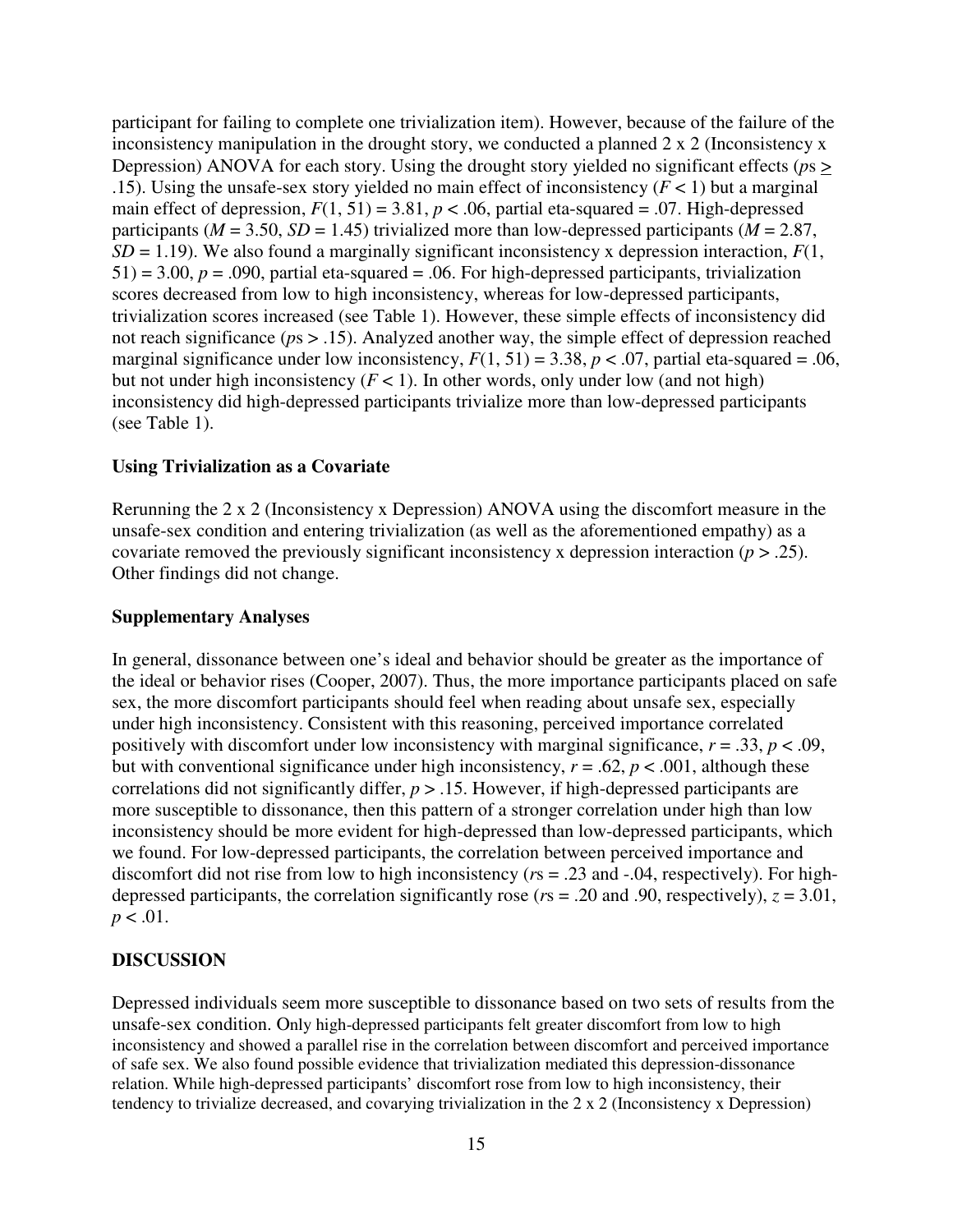ANOVA using discomfort scores removed the interaction effect on discomfort scores. Because trivialization is a mode of dissonance reduction (Cooper, 2007), less trivialization from low to high inconsistency would allow discomfort to rise more easily. These results are consistent with the general findings that depressed individuals experience greater negative affect (such as guilt and anticipatory regret) and appear less able to trivialize negative events (Beck & Alford, 2009; Peeters et al., 2003).

However, for the unsafe-sex story, high-depressed participants felt less discomfort and showed greater trivialization overall than low-depressed participants (though driven by the low-inconsistency condition). These results go against the common understanding of depression but fit the concept of ECI in which depressed individuals exhibit weaker emotional responses to negative events compared to nondepressed individuals (Bylsma et al., 2008). Rottenberg (2005) suggested that ECI might be evolutionarily adaptive for situations in which action is futile or dangerous. However, based on the present study, ECI has a limit, namely when the negative event causes dissonance or ego threat (in the high-inconsistency condition).

A primary implication of the present results is that therapy for depressed individuals might be particularly effective if it utilizes dissonance processes. Indeed, therapies for depression may already share a common dissonance induction-reduction mechanism (Tryon & Misurell, 2008). The present study suggests that the reason for this commonality is that depressed clients are particularly sensitive to dissonance manipulations. Therapies which use dissonance induction might even be helpful in treating clients for problems beyond depression as long as the clients are also experiencing depression.

It should be addressed that the drought story showed no evidence of a depression-dissonance relation. However, the inconsistency manipulation had failed for that story. Among possible reasons for this failure, because the wasting-water mistake was partly caused by a distraction, participants might have interpreted the mistake as an accident and so not indicative of an inconsistency with ideals. In the unsafe-sex story, on the other hand, participants probably interpreted having sex as more intentional. As a limitation, the present study did not use a standard dissonance paradigm. Future research needs to extend this study's findings to other paradigms.

# **REFERENCES**

Beck, A. T. & Alford, B. A. (2009). *Depression: Causes and Treatment* (2nd ed.). Philadelphia, PA: University of Pennsylvania Press.

Bylsma, L. M., Morris, B. H., & Rottenberg, J. (2008). A meta-analysis of emotional reactivity in major depressive disorder. *Clinical Psychology Review, 28,* 676-691.

Cooper, J. (2007). *Cognitive dissonance: Fifty years of a classic theory.* Los Angeles: Sage Publications.

Jolliffe, D., & Farrington, D. P. (2006). Development and validation of the basic empathy scale. *Journal of Adolescence, 29,* 589-611.

Kim, S., Thibodeau, R., & Jorgensen, R. S. (2011). Shame, guilt, and depressive symptoms: A meta-analytic review. *Psychological Bulletin, 137,* 68-96.

Laird, J. D., & Berglas, S. (1975). Individual differences in the effects of engaging in counterattitudinal behavior. *Journal of Personality, 43,* 286-304.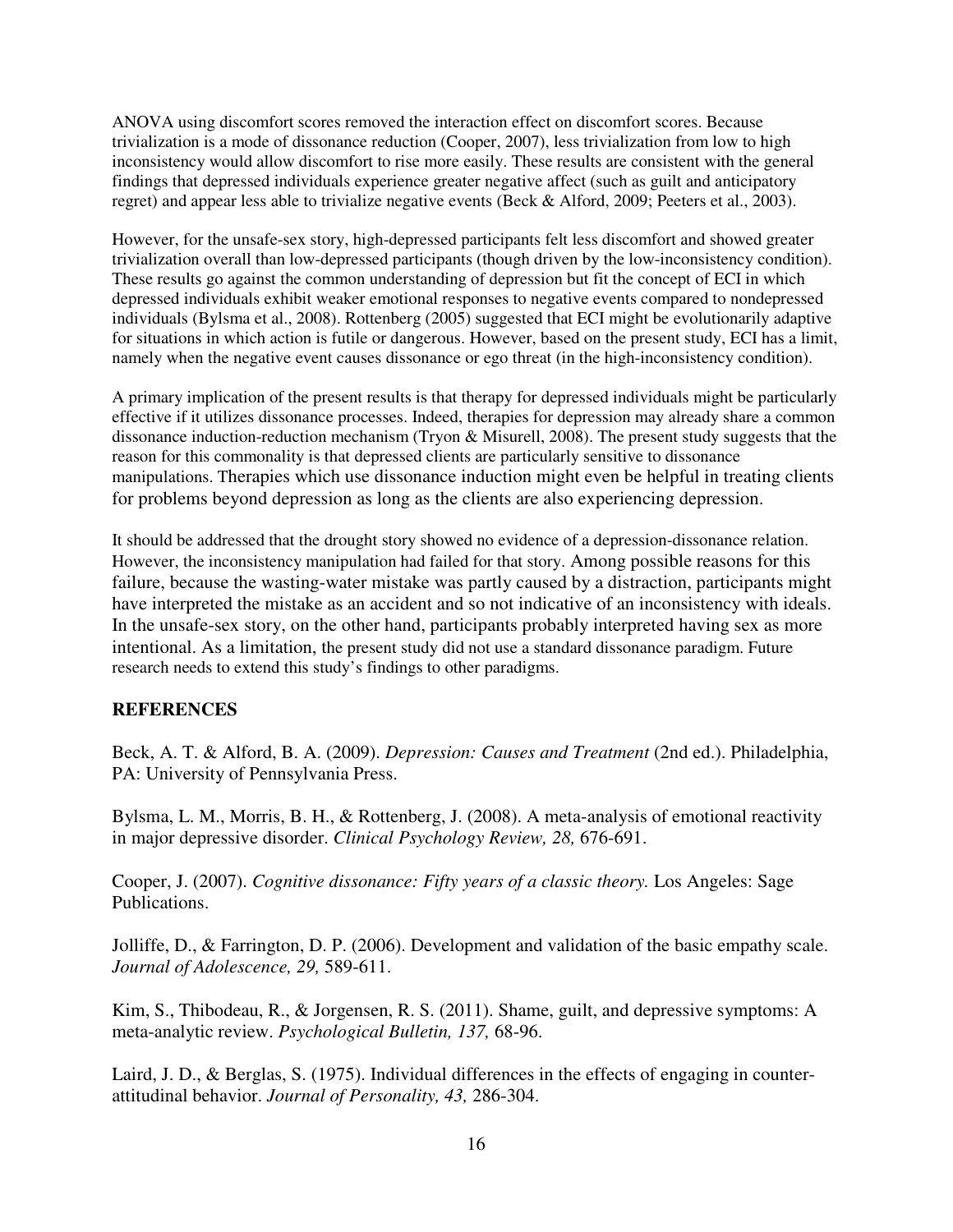Murray, A. A., Wood, J. M., & Lilienfeld, S. O. (2012). Psychopathic personality traits and cognitive dissonance: Individual differences in attitude change. *Journal of Research in Personality, 46,* 525-536.

Nail, P. R., Misak, J. E., & Davis, R. M. (2004). Self-affirmation versus self-consistency: A comparison of two competing self-theories of dissonance phenomena. *Personality and Individual Differences, 36,* 1893-1905.

Peeters, F., Nicolson, N. A., Berkhof, J., Delespaul, P., & deVries, M. (2003). Effects of daily events on mood states in major depressive disorder. *Journal of Abnormal Psychology, 112,* 203– 211.

Radloff, L. S. (1977). The CES-D Scale: A self-report depression scale for research in the general population. *Applied Psychology Measurement, 1,* 385-401.

Rottenberg, J. (2005). Mood and emotion in major depression. *Current Directions in Psychological Science, 14,* 167-170.

Stalder, D. R. (2010a). Competing roles for the subfactors of need for closure in moderating dissonance-produced attitude change. *Personality and Individual Differences, 48,* 775-778.

Stalder, D. R. (2010b). The power of proverbs: Dissonance reduction through common sayings. *Current Research in Social Psychology, 15,* 72-81.

Stalder, D. R., & Baron, R. S. (1998). Attributional complexity as a moderator of dissonanceproduced attitude change. *Journal of Personality and Social Psychology, 75,* 449-455.

Stice, E. (1992). The similarities between cognitive dissonance and guilt: Confession as a relief of dissonance. *Current Psychology: Research and Reviews, 11,* 69-77.

Stice, E., Rohde, P., Shaw, H., & Gau, J. (2011). An effectiveness trial of a selected dissonancebased eating disorder prevention program for female high school students: Long-term effects. *Journal of Consulting and Clinical Psychology, 79,* 500-508.

Stone, J., & Fernandez, N. C. (2008). To practice what we preach: The use of hypocrisy and cognitive dissonance to motivate behavior change. *Social and Personality Psychology Compass, 2,* 1024-1051.

Tryon, W. W., & Misurell, J. R. (2008). Dissonance induction and reduction: A possible principle and connectionist mechanism for why therapies are effective. *Clinical Psychology Review, 28,* 1297-1309.

Vickers, K. S., Patten, C. A., Lane, K., Clark, M. M., Croghan, I. T., Schroeder, D. R., & Hurt, R. D. (2003). Depressed versus nondepressed young adult tobacco users: Differences in coping style, weight concerns, and exercise level. *Health Psychology, 22,* 498-503.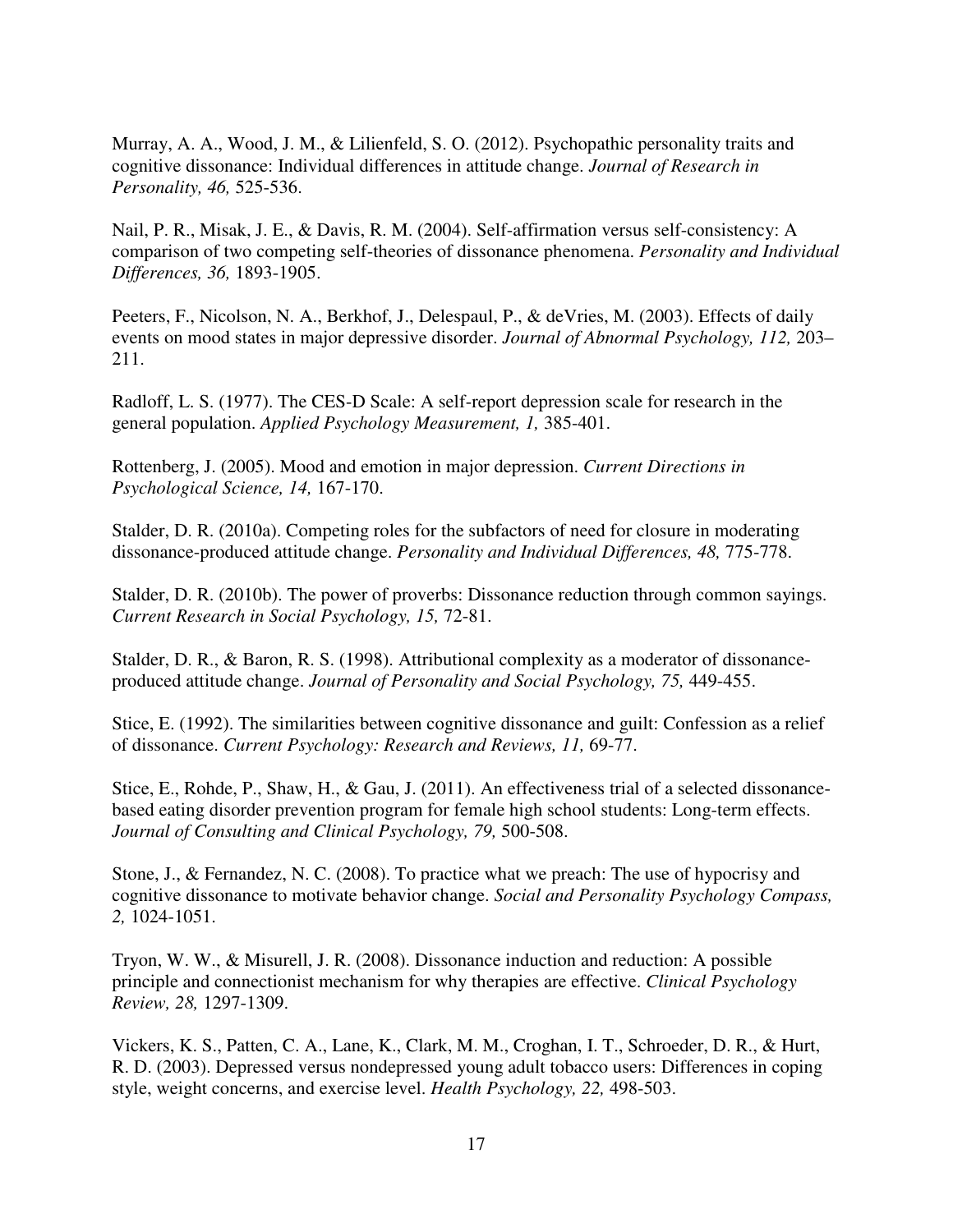#### **APPENDIX A: DEPENDENT MEASURES**

Preceding the items below, participants read the following: "Now think about how you would feel if you were the actor in the story and this experience happened to you. Try to recall all details of the experience. The following questions pertain to your perception of this experience."

#### **Discomfort Items**

- 1. After this experience, to what degree would you feel regretful?
- 2. To what degree would you feel "stupid" ?
- 3. To what degree would you feel hypocritical?
- 4. To what degree would you feel guilty?
- 5. To what degree would you feel ashamed?
- 6. To what degree would you feel fine? (reverse-scored)

#### **Trivialization Items**

- 1. To what degree do you think your behavior was a "big deal" in the grand scheme of things?
- 2. To what degree do you think your behavior was a significant setback in your life?

3. In the grand scheme of things, how important is it that you practice safe sex [conserve water during a drought].

4. In the grand scheme of things, how serious might the consequences of your behavior be?

|                  | Story     | Inconsistency | Depression |           | Discomfort   Trivialization | Empathy |
|------------------|-----------|---------------|------------|-----------|-----------------------------|---------|
| Story            | 1.00      |               |            |           |                             |         |
| Inconsistency    | $-.01$    | 1.00          |            |           |                             |         |
| Depression       | $-.06$    | .03           | 1.00       |           |                             |         |
| Discomfort       | .04       | .11           | $-.28**$   | 1.00      |                             |         |
| Trivialization   | $-.53***$ | .07           | .15        | $-.50***$ | 1.00                        |         |
| Empathy          | $-.04$    | .12           | $-.02$     | $.28**$   | $-14$                       | 1.00    |
| $\boldsymbol{M}$ |           |               |            | 6.81      | 4.13                        | 3.82    |
| SD               |           |               |            | 1.88      | 1.76                        | 0.48    |

#### **APPENDIX B: CORRELATION MATRIX FOR ANOVAS**

*Note.*  $N = 129$  for all results except those involving trivialization, for which  $N = 128$ . For story: drought = 1, unsafe sex = 2; for inconsistency, low inconsistency = 1, high inconsistency = 2; for depression, low depression  $= 1$ , high depression  $= 2$ . Story, inconsistency, and depression refer to independent or predictor variables. Discomfort refers to a dependent variable (range of 1 to 9); trivialization refers to a dependent variable and a covariate (range of 1 to 9); empathy refers to a covariate (range of 1 to 5); higher trivialization scores represent greater trivialization. \*\**p* < .01. \*\*\**p* < .001.

# **AUTHOR BIOGRAPHIES**

Daniel R. Stalder is an Associate Professor of Psychology at the University of Wisconsin-Whitewater. His current work involves dissonance theory and social-cognitive biases. Email: stalderd@uww.edu